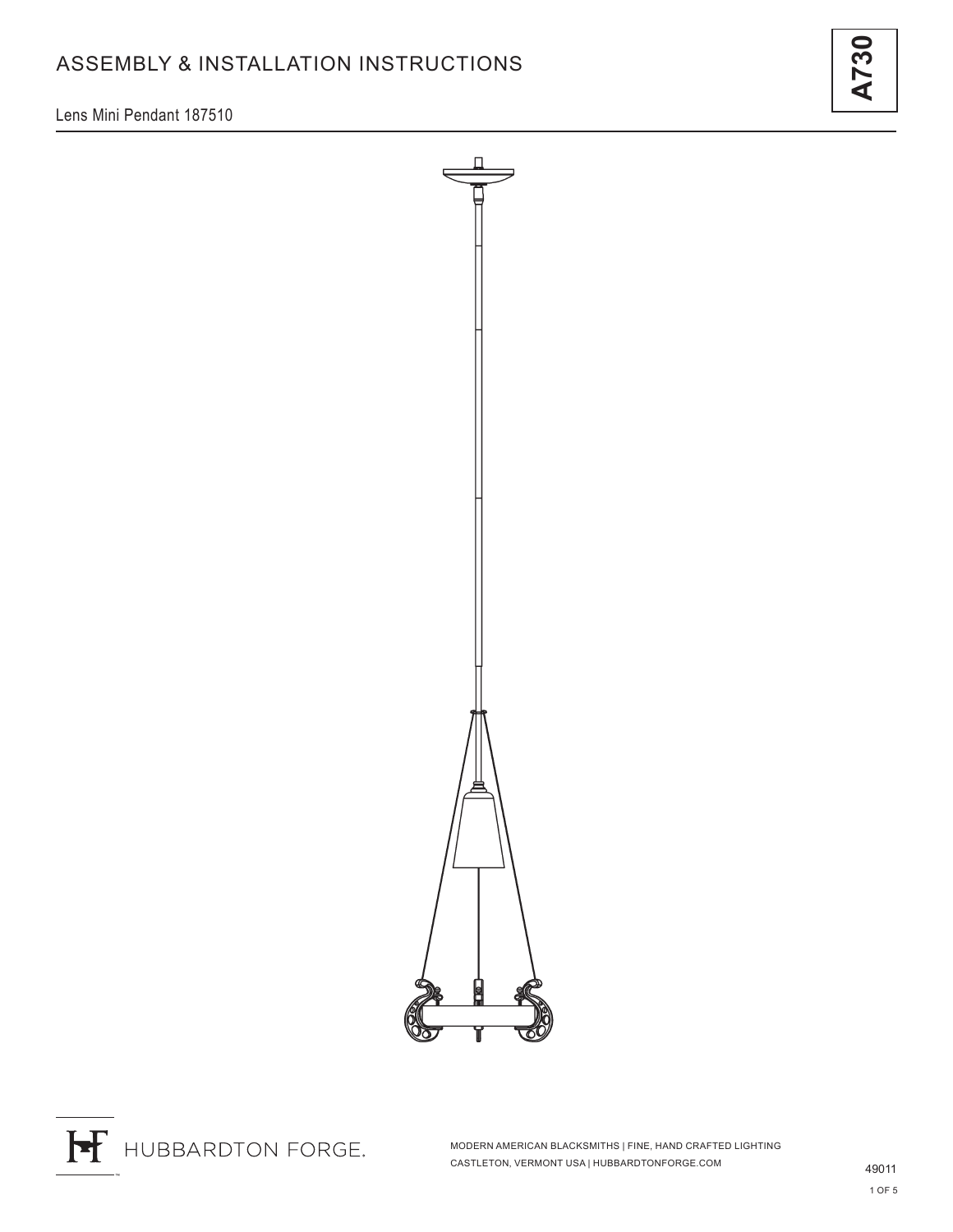### **Component Parts**

- **A Fixture**
- **B Fixture Coupling**
- **C Crossbar**
- **D Jam Nut**
- **E Threaded Nipple**
- **F Ground Screw**
- **G Canopy Ring**
- **H Canopy**
- **I Swivel**
- **J 3" Fixture Pipe (1)**
- **K 6" Fixture Pipe (1)**
- **L 12" Fixture Pipe (3) Note: Only two 12" pipes are shown in the illustration**
- **M Stem Nipple (6)**
- **N Bulb (not included)**
- **O Tri-washer**
- **P Cable (3)**
- **Q Nylon tipped thumb screw (3)**
- **R Glass**
- **S Clamp (3)**

**A730**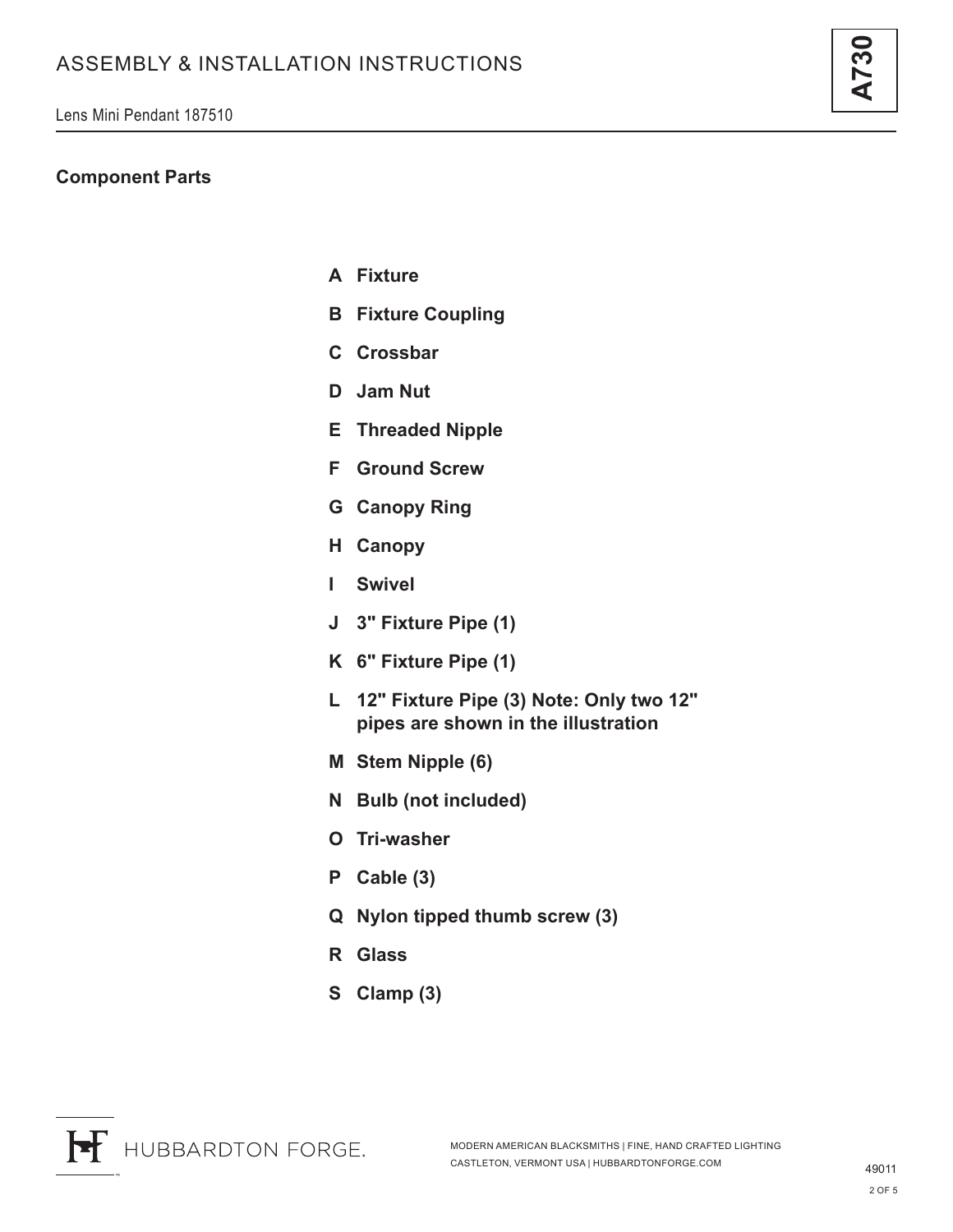### Lens Mini Pendant 187510

**CAUTION:** *FAILURE TO INSTALL THIS FIXTURE PROPERLY MAY RESULT IN SERIOUS PERSONAL INJURY OR DEATH AND PROPERTY DAMAGE.* We recommend installation by a licensed electrician. This product must be installed in accordance with applicable installation code(s), by a person familiar with the construction and operation of the product and the hazards involved.\*

Caution: Do not exceed maximum wattage noted on fixture. Use only recommended bulbs with fixture.

Please Note: After installation extra hardware and accessories are possible due to our kits are used on multiple products and options.

### **To Install Fixture** *(Figure 1) on following page*

**CAUTION:** BE SURE POWER IS OFF AT THE MAIN BREAKER BOX PRIOR TO INSTALLATION.

- 1. Carefully unpack fixture (A) from the carton.
- 2. Thread jam nut (D) and crossbar (C) onto threaded nipple (E) with ground screw (F) facing towards swivel (I); leave both parts loose.
- 3. Using two machine screws (not provided), temporarily fasten crossbar (C) to the electric box.

**NOTE:** A NEW ELECTRIC BOX COMES WITH SCREWS. WHEN REPLACING A FIXTURE, RETAIN THE EXISTING SCREWS FOR USE WITH THE NEW FIXTURE.

- 4. Adjust the length of threaded nipple (E) in crossbar (C) so that canopy ring (G) will hold canopy (H) against the ceiling with no threads showing for best appearance. When the correct adjustment is established, tighten jam nut (D) against crossbar (C) to secure the adjustment.
- 5. Remove crossbar (C) from the electrical box and proceed with the assembly instructions.
- 6. Locate fixture pipes (J, K, L), fixture (A) and stem nipples (M). Nipples (M) can be found in the kit bag.
- 7. Provided are multiple fixture pipes in three different lengths. Choose the combination that will acheive the overall height desired. Refer to the table below to determine the pipes required to reach the desired overall height. Once you have determined the components necessary, feed the wires that exit fixture coupling (B) through the individual components and thread pipes and couplings together. Wires will slip easier through loose components than through pipes and couplings that are pre-assembled. Once wires are run, apply thread locking compound to all the connection points and assemble the pipes and nipples.

|                                                                                                                        |              | <b>Overall Height of Fixture</b> |              |                       |    |    |    |                |         |                  |    |    |    |    |    |                                 |    |
|------------------------------------------------------------------------------------------------------------------------|--------------|----------------------------------|--------------|-----------------------|----|----|----|----------------|---------|------------------|----|----|----|----|----|---------------------------------|----|
|                                                                                                                        |              | 29                               | $\sim$<br>ےر | <b>OF</b><br><u>.</u> | 38 | 41 | 44 | $\overline{A}$ | EΩ<br>س | $-2$<br>ъ.<br>ںر | 56 | 59 | 62 | 65 | 68 | $\mathcal{L}$<br>$\overline{ }$ | 74 |
| s<br>$\mathbf{\overline{5}}$<br>$\mathbf{a}$<br>- 음<br>$\overline{\mathbf{r}}$<br>$-$<br>$\leftarrow$<br>n.<br>∝<br>a. | 3" Pipe (J)  |                                  |              |                       |    |    |    |                |         |                  |    |    |    |    |    |                                 |    |
|                                                                                                                        | 6" Pipe (K)  |                                  |              |                       |    |    |    |                |         |                  |    |    |    |    |    |                                 |    |
|                                                                                                                        | 12" Pipe (L) |                                  |              |                       |    |    |    |                |         |                  |    |    |    |    |    |                                 |    |

**NOTE:** APPLICATION OF THE THREAD LOCKING COMPOUND IS NECESSARY TO PREVENT THE PIPE FROM LOOSENING DURING REGULAR MAINTENANCE AND CLEANING OF THE FIXTURE. BE CERTAIN TO APPLY THE COMPOUND.

- 8. Carefully slide canopy ring (G) and canopy (H) over wires and fixture pipes (J, K, L) until they rest on fixture (A).
- 9. Slip wires from the fixture (A) through assembled swivel (I) and thread swivel onto final pipe. It may be neccesary to remove a nipple (M) for this to work on shorter overall fixture heights.
- 10. Refer to instructions on next page to continue installation.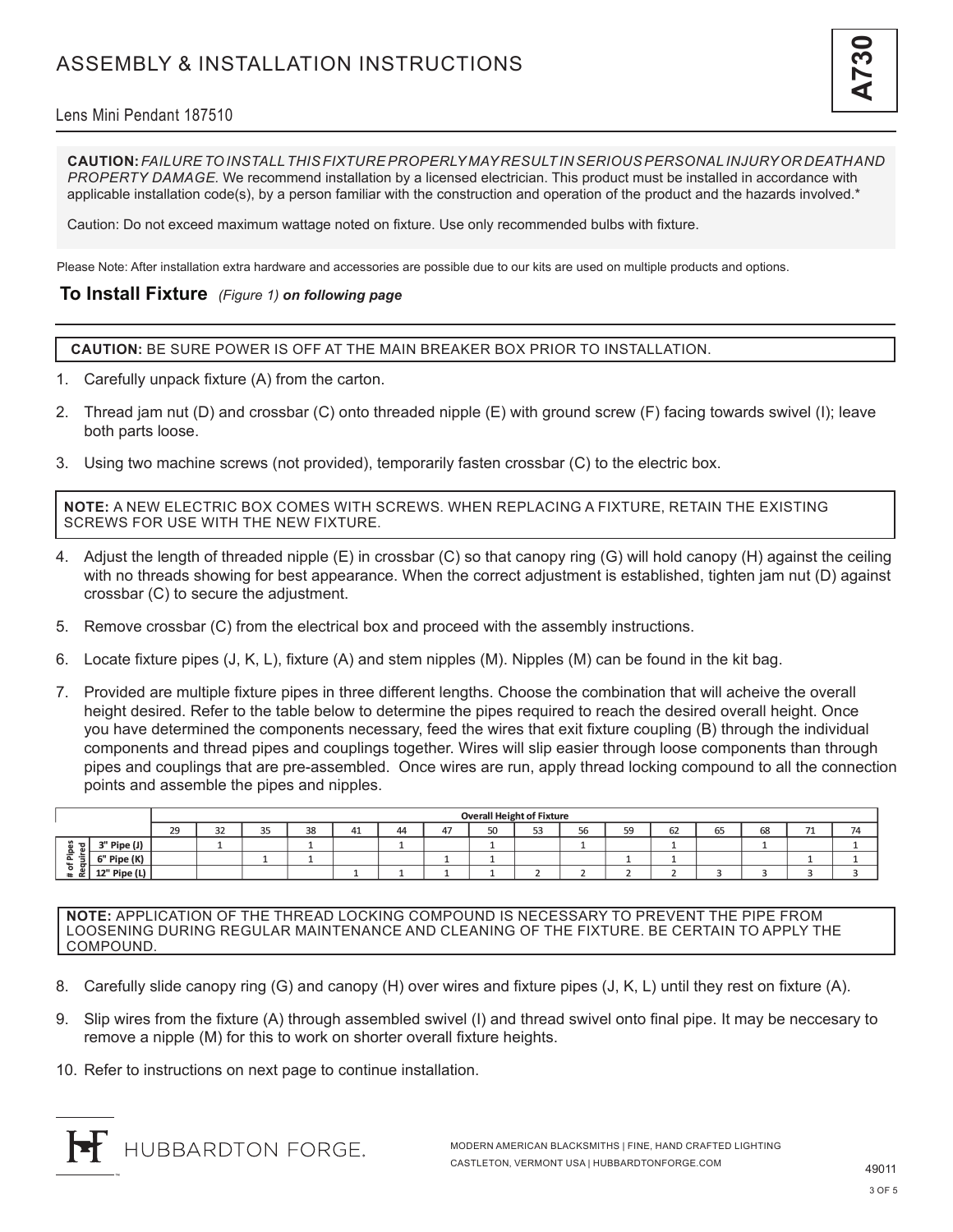# ASSEMBLY & INSTALLATION INSTRUCTIONS

Lens Mini Pendant 187510

- 11. Using two machine screws (not provided), fasten crossbar (C) to the electric box.
- 12. Using suitable wire connectors (not provided) connect fixture wires to supply (white/ribbed to white and black/smooth to black). Attach a pigtail lead to crossbar ground screw (F). Hold canopy (H) close, connect all ground wires (bare copper or green to bare copper or green).

**CAUTION:** MAKE SURE WIRE CONNECTORS ARE TWISTED ON SECURELY, AND NO BARE WIRE IS EXPOSED.

13. Slide canopy (H) against ceiling, and secure with canopy ring (G).

**CAUTION:** BE SURE NO WIRES ARE PINCHED BETWEEN CANOPY (H) AND THE CEILING.



**A730**

If you need further assistance, or find that you are missing any parts, please contact the dealer from which you purchased this product. We hope you enjoy your fixture! *\* Hubbardton Forge will not be liable for injury or damage caused by improper installation, lamping or use of this fixture.*

HUBBARDTON FORGE.

MODERN AMERICAN BLACKSMITHS | FINE, HAND CRAFTED LIGHTING CASTLETON, VERMONT USA | HUBBARDTONFORGE.COM 49011